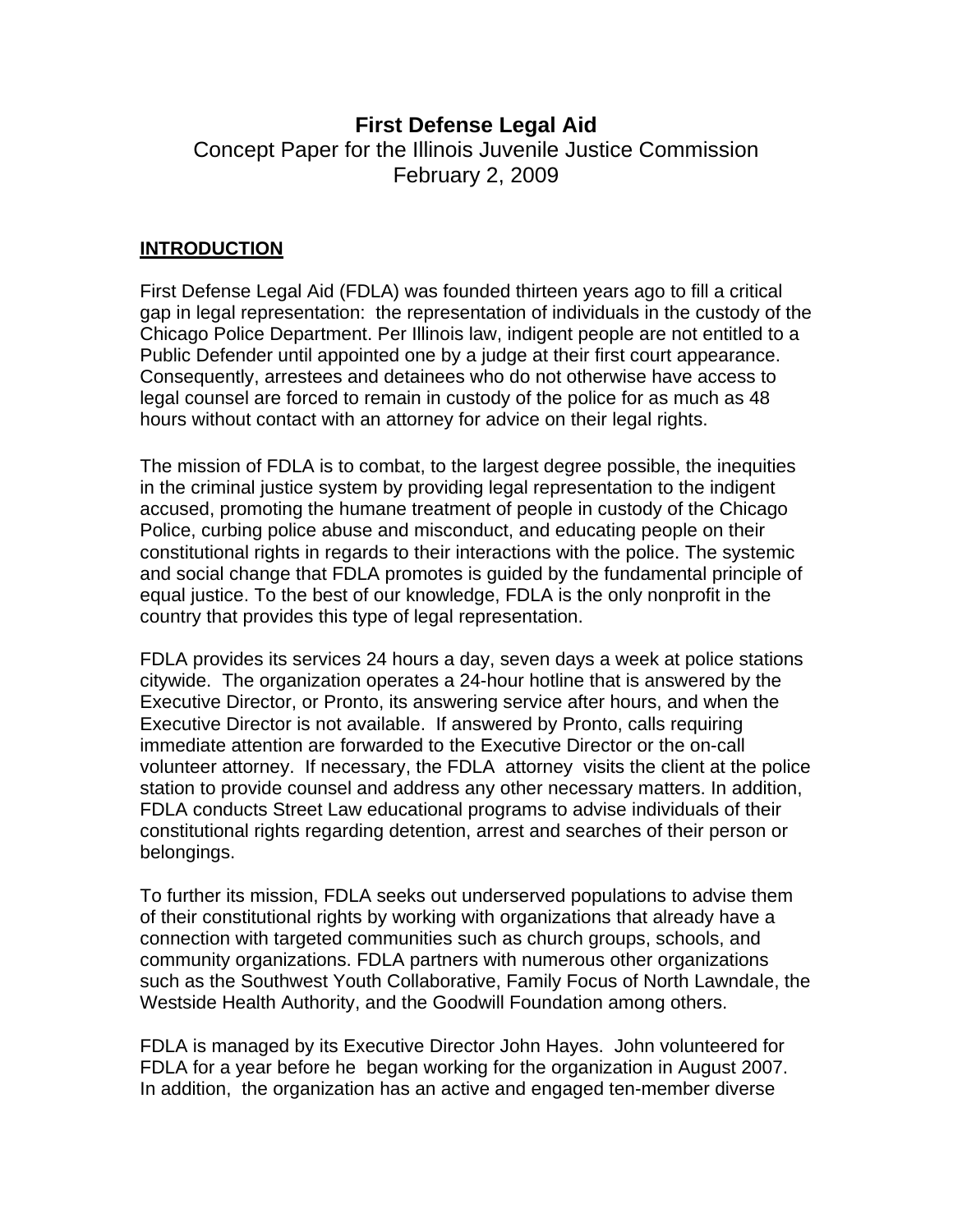First Defense Legal Aid Concept Paper February 2, 2009

board of directors that meets monthly and also benefits from an advisory board of lawyers who are experts in the fields of criminal justice and civil rights. The effectiveness of FDLA lies in its dedicated pool of volunteer lawyers, now numbering close to 100. FDLA actively recruits and conducts monthly trainings for new volunteer lawyers.

# **PURPOSE OF PROJECT**

The purpose of FDLA's proposal to the Illinois Juvenile Justice Commission (IJJC) is for FDLA to partner with IJJC on addressing the issue of disproportionate minority youth in the juvenile justice system. By providing legal representation to youth in custody of the Chicago police, FDLA will seek to reduce the number of youth, particularly minority youth, that end up proceeding into the juvenile justice system.

Currently, juveniles represent 30% of FDLA's clients. With a grant from IJJC, FDLA will hire an attorney to focus exclusively on reaching out to youth in the police district designated in the grant award. The new attorney will develop and implement a marketing strategy to access as many youth as possible in the targeted area to educate them on their rights and responsibilities and distribute FDLA's contact information in the event they are taken into Chicago police custody.

# **PROJECT DESCRIPTION**

# **Goals/Objectives**

FDLA has identified three main goals for this project that are supported by measurable objectives. The project goals and objectives are described below:

- *1.**Implement a marketing strategy to relay information about FDLA to as many youth as possible within the targeted area.* To achieve this goal, FDLA will identify all of the youth services organizations, evening reporting centers, schools, churches, and other institutions that have contact with area youth and with the parents or guardians of youth. Once identified, FDLA will contact the organizations to schedule Street Law presentations, distribute marketing materials such as posters and handouts and arrange "train-thetrainer" programs for organizations interested in partnering with FDLA in our outreach efforts. The specific objectives to achieve this goal are:
	- Identify all youth-oriented organizations and institutions in the targeted area
	- Contact each organization identified to distribute marketing materials and schedule the educational programs described below.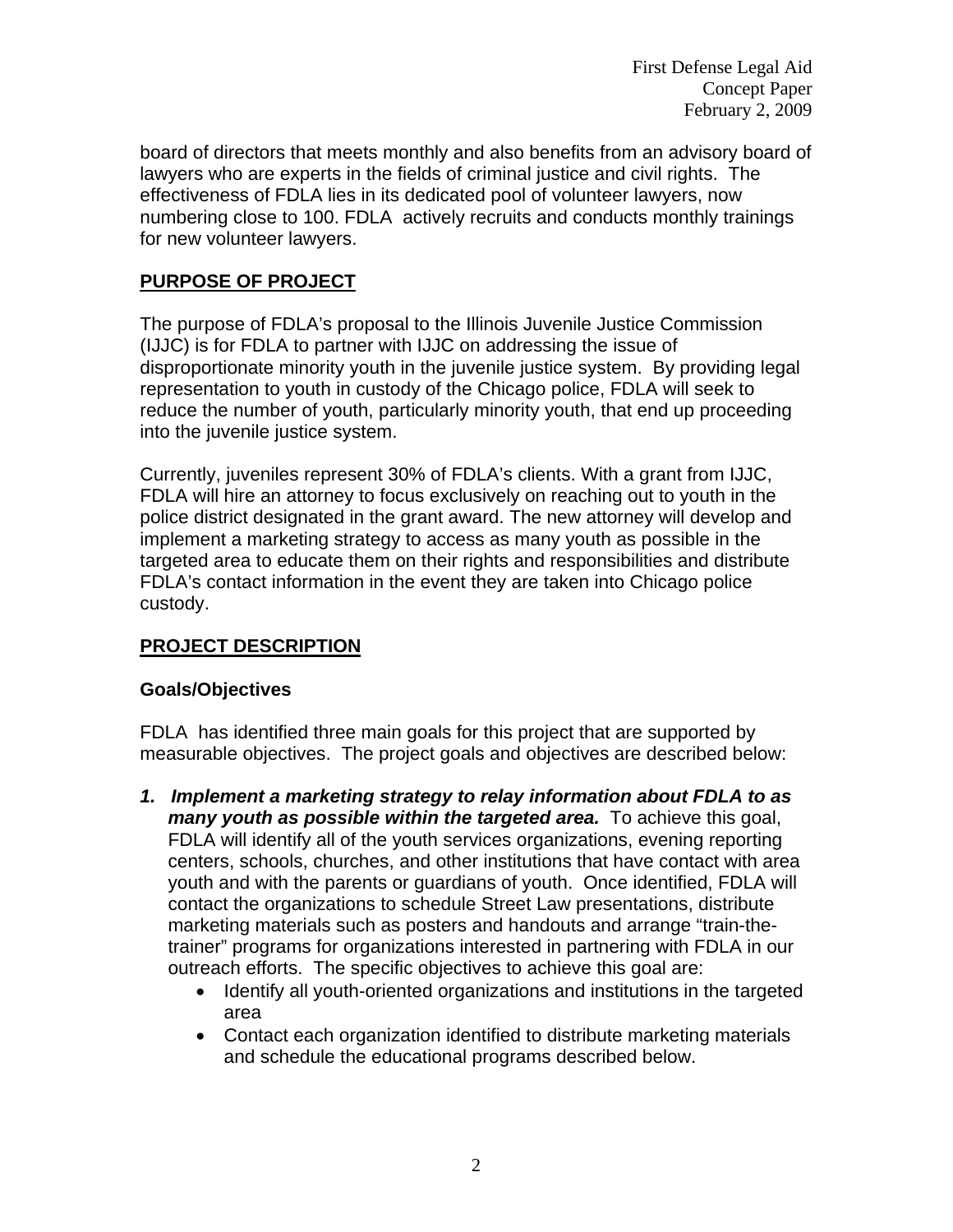First Defense Legal Aid Concept Paper February 2, 2009

- *2. To reduce the number of youth taken into custody of the Chicago police.* FDLA has one main objective to achieve this goal: EDUCATION. By educating youth as to both their rights, and their responsibilities, when interacting with the police, FDLA will seek to reduce the number of youth that are taken into police custody which will support FDLA and IJJC's mutual goal of reducing the number of youth that end up in the juvenile justice system. At a Street Law presentation, youth learn what information they have to give the police, what they should not do while in the presence of police, what their rights are regarding searches of their person or belongings, and other important information. While StreetLaw presentations can be conducted by FDLA staff and volunteers, the number of presentations conducted, and the number of youth reached, can be increased exponentially by training the staff of community youth organizations to incorporate StreetLaw presentations into their programs. Therefore, the specific objectives to achieve this goal are:
	- Increase the number of youth that attend StreetLaw presentations in the targeted area.
	- Partner with interested organizations to multiply our outreach efforts through their participation as StreetLaw educators.
- *3. To reduce the number of youth, particularly minority youth, in the juvenile justice system.* To reduce the number of youth in the juvenile justice system, FDLA believes it is critical for youth to have legal representation at the police station. The reason for this is to ensure that the youth's constitutional rights are preserved, primarily the right to remain silent, to have an advocate who can attest to their treatment while in police custody and to gather information that may help their case should their detention lead to a charge. FDLA will seek to achieve this goal through the following objectives:
	- Providing legal representation to a benchmark number of youth, to be determined later, based on the targeted area.
	- Relaying information obtained at the police station to the public defender or other counsel should the youth's detention at the station lead to a charge
	- Referring youth to social service agencies, as needed, to provide them with additional types of support to help limit their interactions with the police.

# **Timeline & Methodology**

FDLA will need 2 months to begin working on the goals of this project. This leadtime period will be used to hire a qualified staff attorney, identify necessary support staff, and identify and purchase a database to track and monitor information on the youth served with the project funds. The methodology for this project is based on FDLA's existing model that has been successful in representing the indigent accused for the past thirteen years. As described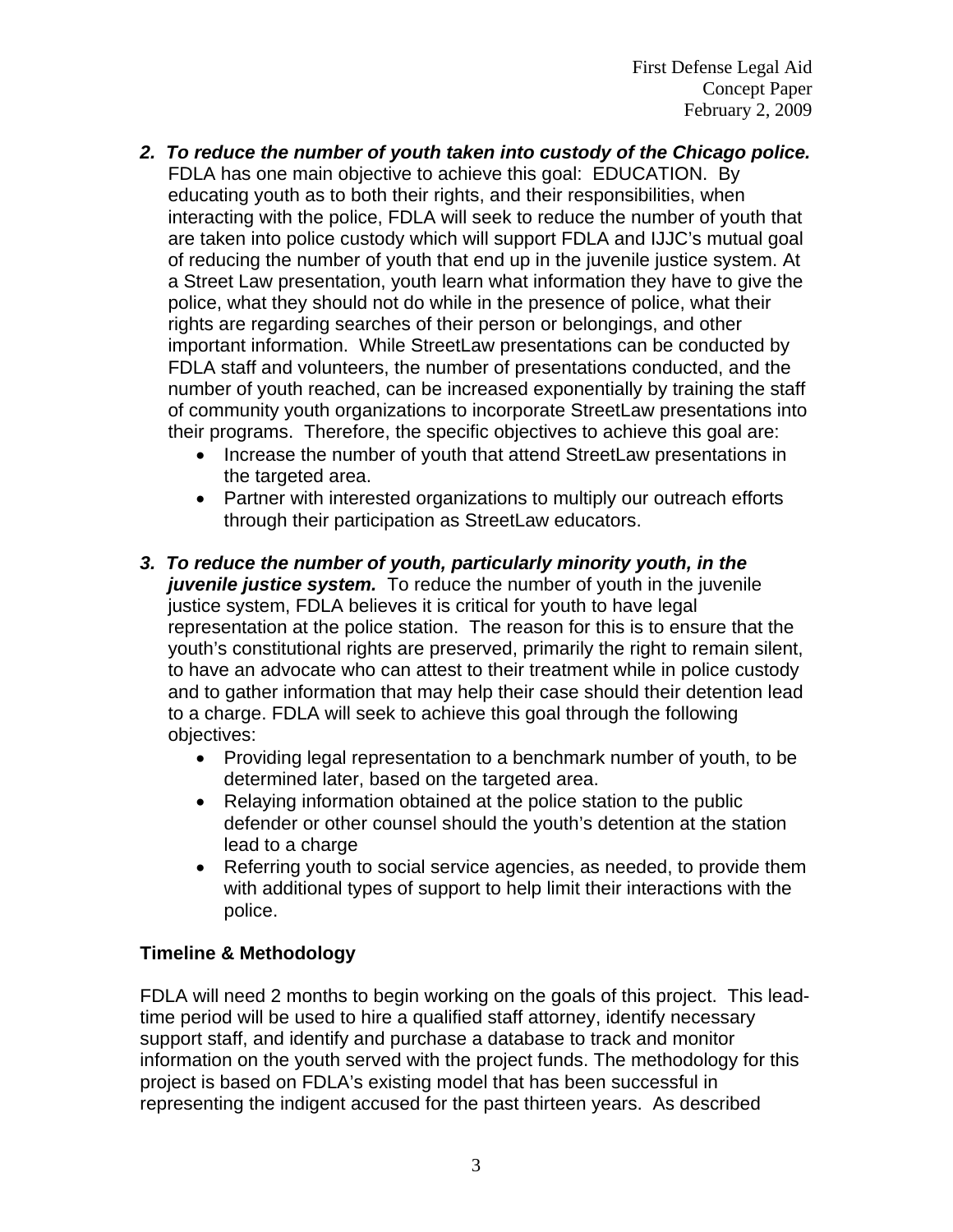above, this project will be focused on three main goals: outreach, education, and legal representation. The methodology for each component of this model is described below:

## *Outreach*

FDLA has a lot of experience conducting outreach campaigns across the city. For this particular project, FDLA will focus on the designated project area and seek to reach youth, and those who work with youth, in as many ways as possible. This will be achieved through the distribution of posters and other informational materials, StreetLaw presentations, and partnering with youth organizations. In addition, FDLA will continue the practice of disseminating information and business cards via mail and at community events, in an effort to continue to raise awareness and increase the use of its free legal services.

## *Education*

Throughout the grant period, FDLA will conduct StreetLaw presentations by the staff attorney, volunteers, and youth leaders, to educate youth on their rights and responsibilities in dealing with the Chicago police. The StreetLaw educational programs provide critical information needed by youth prior to encountering the police in a manner that can be easily retained. The presentations are interactive, include the discussion of important handouts, and leave plenty of time for questions and answers. By providing this information before youth encounter police, FDLA can help reduce the occurrence of arrest or wrongful detention.

## *Legal Representation*

Through FDLA's toll-free number, 1-800-LAW-REP4, youth arrestees, or detainees will obtain free legal assistance 24 hours a day, seven days a week. To provide this representation, FDLA's volunteer attorneys commit to covering one 12-hour on-call shift per month on an evening, overnight, weekend, or holiday. FDLA's answering service answers and screens incoming telephone calls and contacts the on-call attorney if caller's situation requires immediate legal attention. The non-priority messages are emailed to the FDLA office. During weekday business hours, the FDLA staff and office volunteers respond to telephone calls directly, gather information from volunteer attorneys, and followup on pending cases. FDLA's efforts and research will focus on a singular Chicago Police District as determined by FDLA and the IJJC.

At the police station, the FDLA attorney will meet with the youth, obtain important information regarding their arrest or detainment and ensure that the youth's Fifth Amendment rights to remain silent and to counsel are protected. The attorney will also document any allegations of police brutality, advocate for access to medical care, maintain communication with the youth and his or her family, and ensure that the youth's basic rights are respected. Finally, the attorney will capture valuable early information regarding the alleged offense, such as an alibi, the names of exculpatory witnesses, and information about potential defenses for